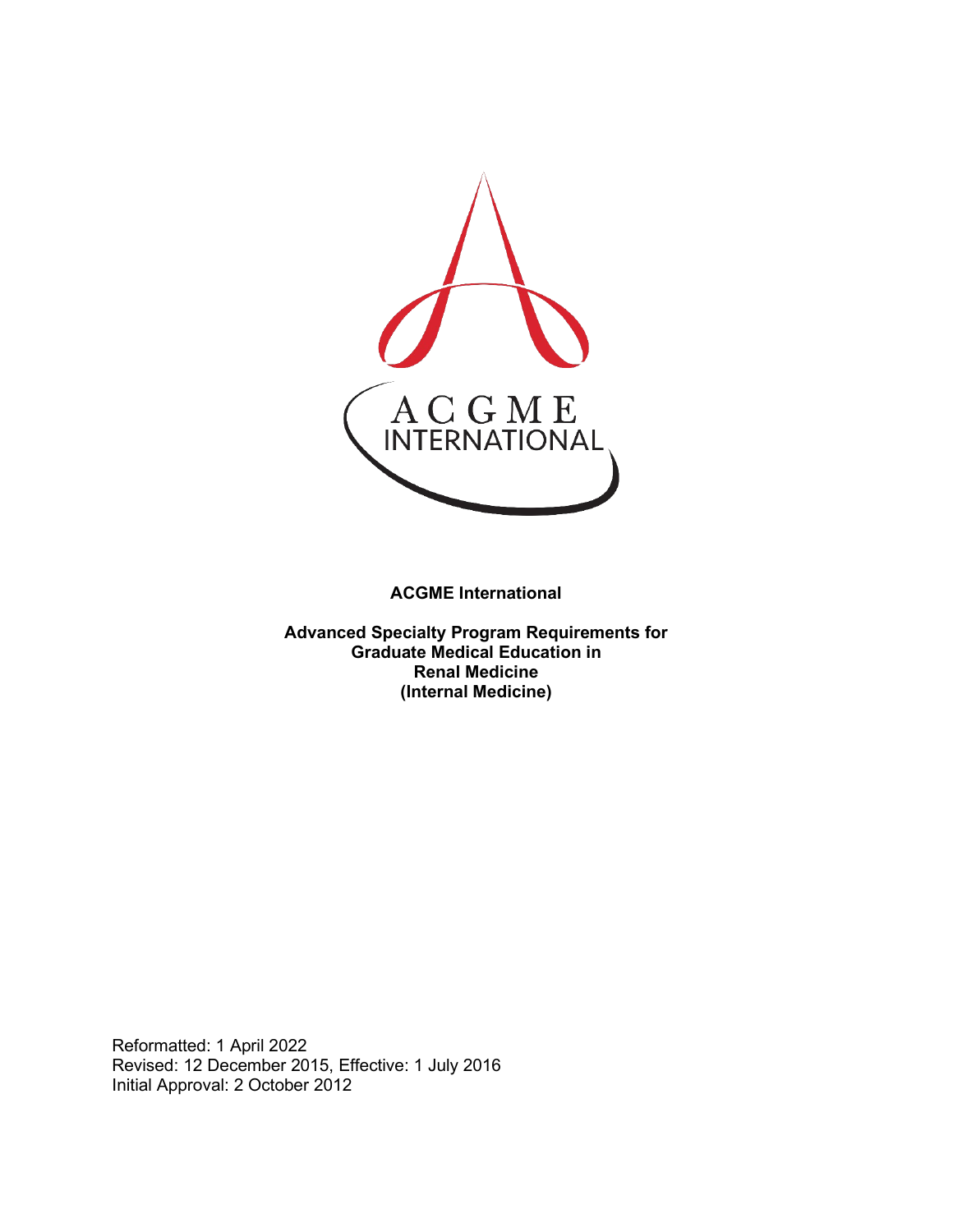### **ACGME International Specialty Program Requirements for Graduate Medical Education in Renal Medicine (Internal Medicine)**

#### **Int. Introduction**

*Background and Intent: Programs must achieve and maintain Foundational Accreditation according to the ACGME-I Foundational Requirements prior to receiving Advanced Specialty Accreditation. The Advanced Specialty Requirements noted below complement the ACGME-I Foundational Requirements. For each section, the Advanced Specialty Requirements should be considered together with the Foundational Requirements.*

## **Int. I. Definition and Scope of the Specialty**

The medicine-based specialty of renal medicine (nephrology) concerns the diagnosis and treatment of kidney diseases, including electrolyte [disturbances](http://en.wikipedia.org/wiki/Electrolyte_disturbance) and [hypertension,](http://en.wikipedia.org/wiki/Hypertension) and the care of those requiring renal [replacement therapy,](http://en.wikipedia.org/wiki/Renal_replacement_therapy) including [dialysis](http://en.wikipedia.org/wiki/Dialysis) and renal [transplant](http://en.wikipedia.org/wiki/Renal_transplant) patients.

### **Int. II. Duration of Education**

Int. II.A. The educational program in renal medicine (nephrology) must be 24 or 36 months in length.

#### **I. Institution**

## **I.A. Sponsoring Institution**

I.A.1. A fellowship in renal medicine must function as an integral part of an ACGME-I-accredited residency in internal medicine.

#### **I.B. Participating Sites**

See International Foundational Requirements, Section I.B.

#### **II. Program Personnel and Resources**

#### **II.A. Program Director**

See International Foundational Requirements, Section II.A.

#### **II.B. Faculty**

II.B.1. Faculty members must teach and supervise the fellows in the performance and interpretation of procedures, and this must be documented in each fellow's record, including indications, outcomes, diagnoses, and supervisor(s)

#### **II.C. Other Program Personnel**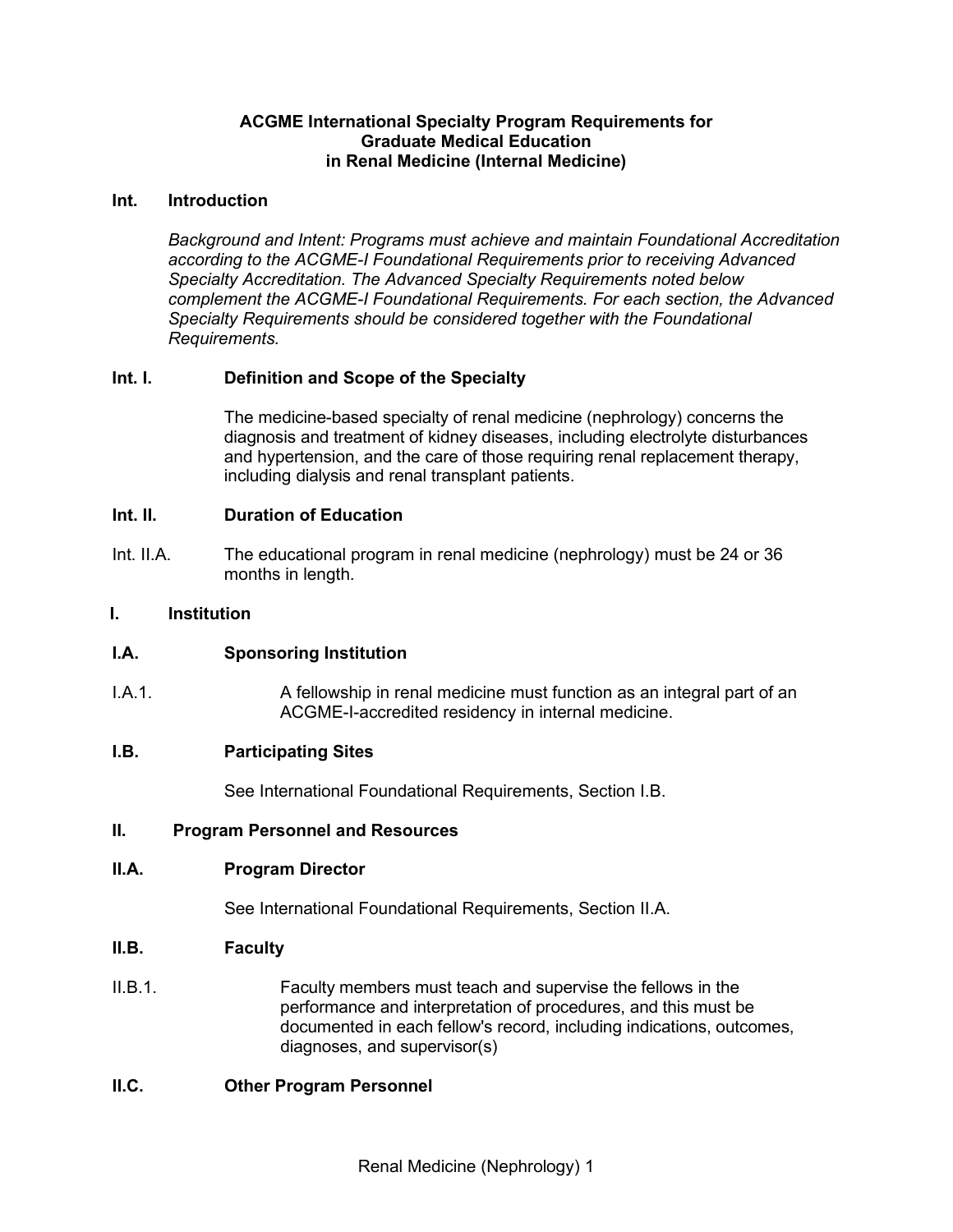| II.C.1. | There must be a close working relationship with dietary and/or nutrition<br>services and social services, as well as with specialists in diagnostic |
|---------|-----------------------------------------------------------------------------------------------------------------------------------------------------|
|         | radiology, general surgery, obstetrics and gynecology, pathology,                                                                                   |
|         | psychiatry, vascular surgery, and urology.                                                                                                          |

#### **II.D. Resources**

| II.D.1.   | The following laboratory and imaging services must be available at the<br>primary clinical site or at participating sites: |
|-----------|----------------------------------------------------------------------------------------------------------------------------|
| II.D.1.a) | biochemistry and serologic laboratories; and,                                                                              |

- II.D.1.b) imaging services, including ultrasound, computed tomography (CT), magnetic resonance imaging (MRI), and a diagnostic radionuclide laboratory.
- II.D.2. There must be surgical and pathological support available for the modern practice of renal medicine (nephrology), including an active renal transplant service.
- II.D.3. Surgery for vascular and peritoneal dialysis access must be available.
- II.D.4. Electron and immunofluorescence microscopy and other special studies for the preparation and evaluation of renal biopsy material must be available.
- II.D.5. The program must provide acute and chronic hemodialysis, continuous renal replacement therapy, peritoneal dialysis, and renal biopsy service.
- II.D.6. The program should be of sufficient size to ensure fellows' adequate exposure to patients with acute kidney injury and end-stage renal disease, including patients on chronic hemodialysis and peritoneal dialysis, to ensure adequate education and experience in chronic dialysis.

## **III. Fellow Appointment**

## **III.A. Eligibility Criteria**

III.A.1. Prior to appointment in the program, fellows should have completed an ACGME-I-accredited residency program in internal medicine, or an internal medicine residency program acceptable to the Sponsoring Institution's Graduate Medical Education Committee.

## **III.B. Number of Fellows**

See International Foundational Requirements, Section III.B.

## **IV. Specialty-Specific Educational Program**

## **IV.A. ACGME-I Competencies**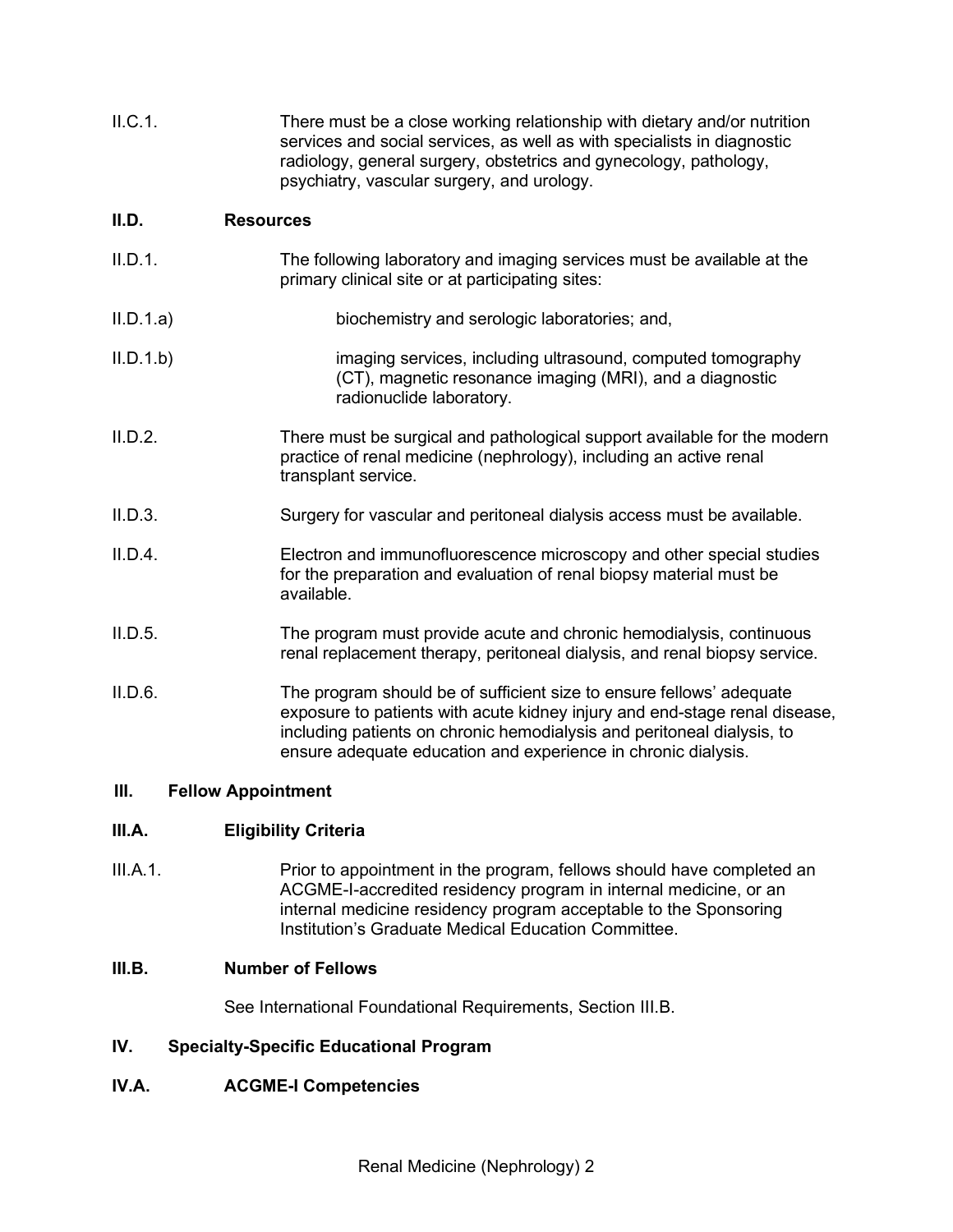| IV.A.1.                  | The program must integrate the following ACGME-I Competencies into<br>the curriculum.                                                                                                                  |
|--------------------------|--------------------------------------------------------------------------------------------------------------------------------------------------------------------------------------------------------|
| IV.A.1.a)                | Professionalism                                                                                                                                                                                        |
| IV.A.1.a)(1)             | Fellows must demonstrate a commitment to<br>professionalism and an adherence to ethical principles.                                                                                                    |
| IV.A.1.b)                | <b>Patient Care and Procedural Skills</b>                                                                                                                                                              |
| IV.A.1.b)(1)             | Fellows must provide patient care that is compassionate,<br>appropriate, and effective for the treatment of health<br>problems and the promotion of health. Fellows must<br>demonstrate competence in: |
| IV.A.1.b)(1)(a)          | the practice of health promotion, disease<br>prevention, diagnosis, care, and treatment of men<br>and women from adolescence to old age, during<br>health and all stages of illness;                   |
| IV.A.1.b)(1)(b)          | the evaluation and management of:                                                                                                                                                                      |
| IV.A.1.b)(1)(b)(i)       | acute kidney injury;                                                                                                                                                                                   |
| IV.A.1.b)(1)(b)(ii)      | chronic kidney disease;                                                                                                                                                                                |
| IV.A.1.b)(1)(b)(iii)     | disorders of fluid, electrolyte, and acid-base<br>regulation;                                                                                                                                          |
| IV.A.1.b)(1)(b)(iv)      | disorders of mineral metabolism, including<br>nephrolithiasis and renal osteodystrophy;                                                                                                                |
| IV.A.1.b)(1)(b)(v)       | drug dosing adjustments and nephrotoxicity<br>associated with alterations in drug<br>metabolism and pharmacokinetics in renal<br>disease;                                                              |
| IV.A.1.b)(1)(b)(vi)      | end-stage renal disease;                                                                                                                                                                               |
| IV.A.1.b) (1) (b) (vii)  | genetic and inherited renal disorders,<br>including inherited diseases of transport,<br>cystic diseases, and other congenital<br>disorders;                                                            |
| IV.A.1.b).(1).(b).(viii) | geriatric aspects of renal medicine<br>(nephrology);                                                                                                                                                   |
| IV.A.1.b)(1)(b)(ix)      | glomerular and vascular diseases, including<br>the glomerulonephritides, diabetic<br>nephropathy, and atheroembolic renal<br>disease;                                                                  |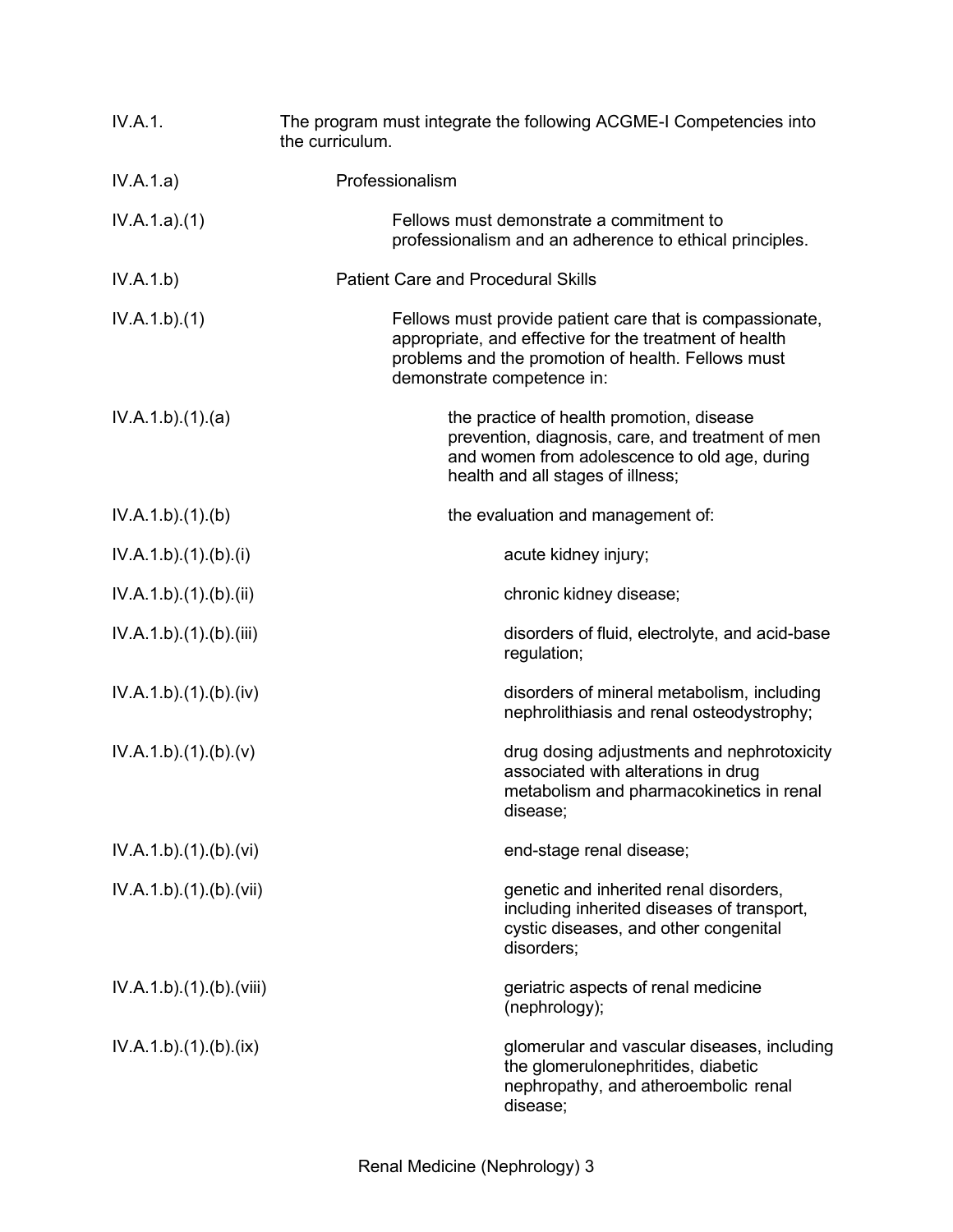| IV.A.1.b)(1)(b)(x)                 | hypertensive disorders;                                                                                                                                                                                                                                                                          |
|------------------------------------|--------------------------------------------------------------------------------------------------------------------------------------------------------------------------------------------------------------------------------------------------------------------------------------------------|
| IV.A.1.b)(1)(b)(xi)                | renal disorders of pregnancy;                                                                                                                                                                                                                                                                    |
| IV.A.1.b).(1).(b).(xii)            | renal transplant patients;                                                                                                                                                                                                                                                                       |
| IV.A.1.b).(1).(b).(xiii)           | tubulointerstitial renal diseases; and,                                                                                                                                                                                                                                                          |
| IV.A.1.b)(1)(b)(xiv)               | urinary tract infections.                                                                                                                                                                                                                                                                        |
| IV.A.1.b)(1)(c)                    | dialysis therapy; and,                                                                                                                                                                                                                                                                           |
| IV.A.1.b)(1)(d)                    | performance of:                                                                                                                                                                                                                                                                                  |
| IV.A.1.b)(1).(d).(i)               | acute and chronic hemodialysis;                                                                                                                                                                                                                                                                  |
| IV.A.1.b)(1)(d)(ii)                | continuous renal replacement therapy;                                                                                                                                                                                                                                                            |
| IV.A.1.b).(1).(d).(iii)            | peritoneal dialysis;                                                                                                                                                                                                                                                                             |
| IV.A.1.b).(1).(d).(iv)             | placement of temporary vascular access for<br>hemodialysis and related procedures; and,                                                                                                                                                                                                          |
| IV.A.1.b).(1).(d).(v)              | urinalysis.                                                                                                                                                                                                                                                                                      |
| IV.A.1.c)                          | <b>Medical Knowledge</b>                                                                                                                                                                                                                                                                         |
| $IV.A.1.c.$ (1)                    | Fellows must demonstrate knowledge of established and<br>evolving biomedical clinical, epidemiological, and social-<br>behavioral sciences, as well as the application of this<br>knowledge to patient care. Fellows must demonstrate<br>knowledge of:                                           |
| $IV.A.1.c$ . $(1).$ $(a)$          | the scientific method of problem solving and<br>evidence-based decision-making;                                                                                                                                                                                                                  |
| $IV.A.1.c$ . $(1).$ (b)            | indications, contraindications, and techniques for,<br>and limitations, complications, and interpretation of<br>results of those diagnostic and therapeutic<br>procedures integral to the discipline, including the<br>appropriate indications for and use of screening<br>tests and procedures; |
| $IV.A.1.c$ . $(1).$ $(c)$          | clinical pharmacology, including drug metabolism,<br>pharmacokinetics, and the effects of drugs on renal<br>structure and function;                                                                                                                                                              |
| $IV.A.1.c$ . $(1).$ $(d)$          | dialysis and extracorporeal therapy, including:                                                                                                                                                                                                                                                  |
| $IV.A.1.c$ ). $(1).$ $(d)$ . $(i)$ | the indication for each mode of dialysis;                                                                                                                                                                                                                                                        |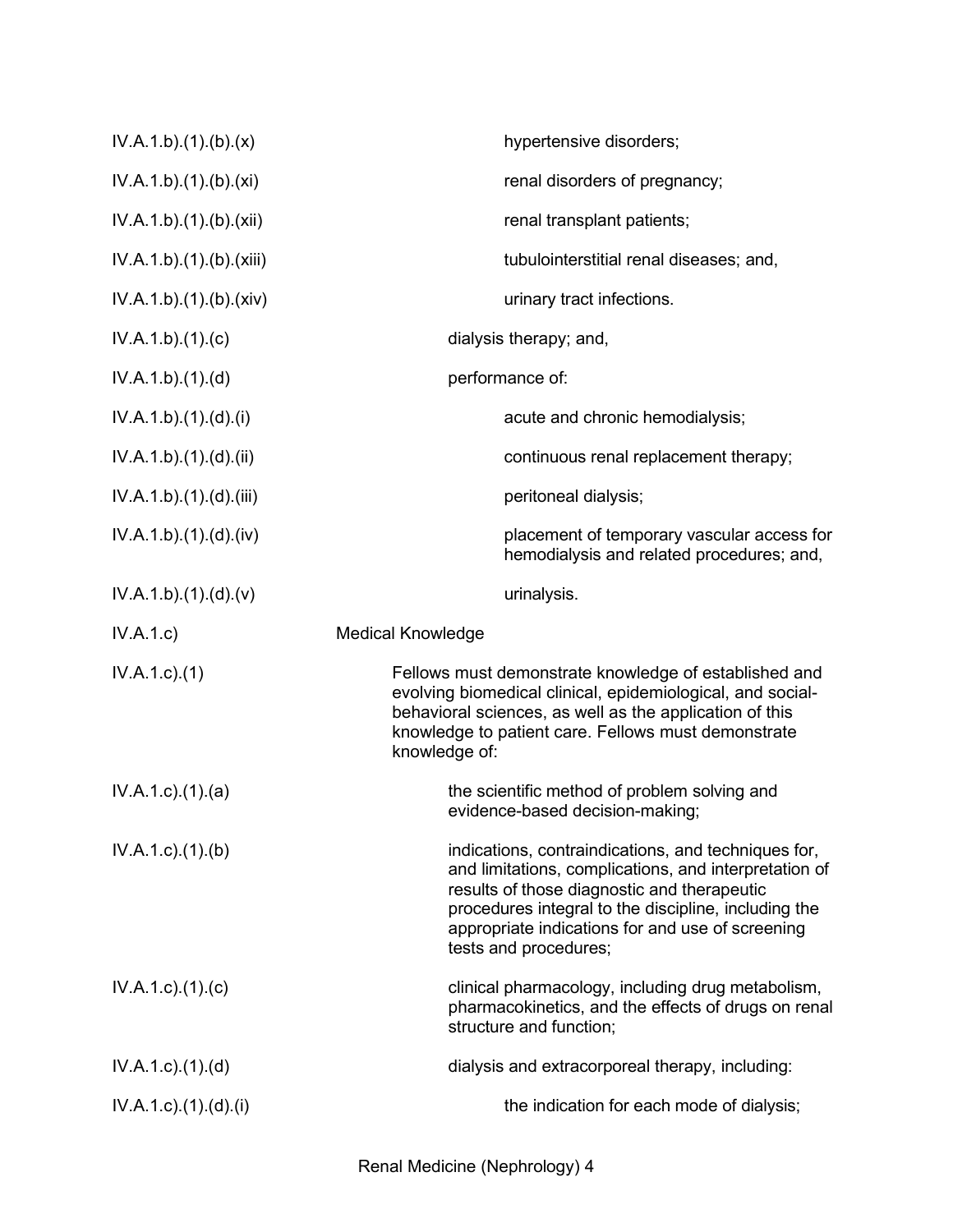| $IV.A.1.c$ . $(1).$ $(d).$ $(ii)$    | dialysis modes and their relation to<br>metabolism;                                                                                                                                |
|--------------------------------------|------------------------------------------------------------------------------------------------------------------------------------------------------------------------------------|
| $IV.A.1.c$ . $(1).$ $(d)$ . $(iii)$  | dialysis water treatment, delivery systems,<br>and reuse of artificial kidneys;                                                                                                    |
| $IV.A.1.c$ . $(1).$ $(d)$ . $(iv)$   | the kinetic principles of hemodialysis and<br>peritoneal dialysis;                                                                                                                 |
| $IV.A.1.c$ . $(1).(d).(v)$           | the principles of dialysis access (acute and<br>chronic vascular and peritoneal), to include<br>indications, techniques, and complications;                                        |
| $IV.A.1.c$ . $(1).$ $(d)$ . $(vi)$   | the short- and long-term complications of<br>each mode of dialysis and its management;                                                                                             |
| IV.A.1.c).(1).(d).(vii)              | the artificial membranes used in<br>hemodialysis and biocompatibility; and,                                                                                                        |
| $IV.A.1.c$ . $(1).$ $(d)$ . $(viii)$ | urea kinetics and protein catabolic rate.                                                                                                                                          |
| IV.A.1.c.1(1).(e)                    | normal and abnormal blood pressure regulation;                                                                                                                                     |
| $IV.A.1.c$ ). $(1).(f)$              | normal and disordered fluid, electrolyte, and acid-<br>base metabolism;                                                                                                            |
| IV.A.1.c.1(1). <sub>(g)</sub>        | normal mineral metabolism and its alteration in<br>renal diseases, metabolic bone disease, and<br>nephrolithiasis;                                                                 |
| $IV.A.1.c$ . $(1).(h)$               | nutritional aspects of renal disorders;                                                                                                                                            |
| $IV.A.1.c$ ). $(1).$                 | immunologic aspects of renal disease;                                                                                                                                              |
| $IV.A.1.c.$ (1).(j)                  | indications for and interpretations of radiologic tests<br>of the kidney and urinary tract;                                                                                        |
| $IV.A.1.c$ . $(1).$ (k)              | pathogenesis, natural history, and management of<br>congenital and acquired diseases of the kidney and<br>urinary tract, and renal diseases associated with<br>systemic disorders; |
| $IV.A.1.c$ ). $(1).$                 | renal anatomy, physiology, and pathology;                                                                                                                                          |
| $IV.A.1.c$ . $(1).$ (m)              | renal transplantation, including:                                                                                                                                                  |
| $IV.A.1.c$ . $(1).$ $(m).$ $(i)$     | biology of transplantation rejection;                                                                                                                                              |
| $IV.A.1.c$ . $(1).$ $(m).$ $(ii)$    | indications and contraindications for renal<br>transplantation;                                                                                                                    |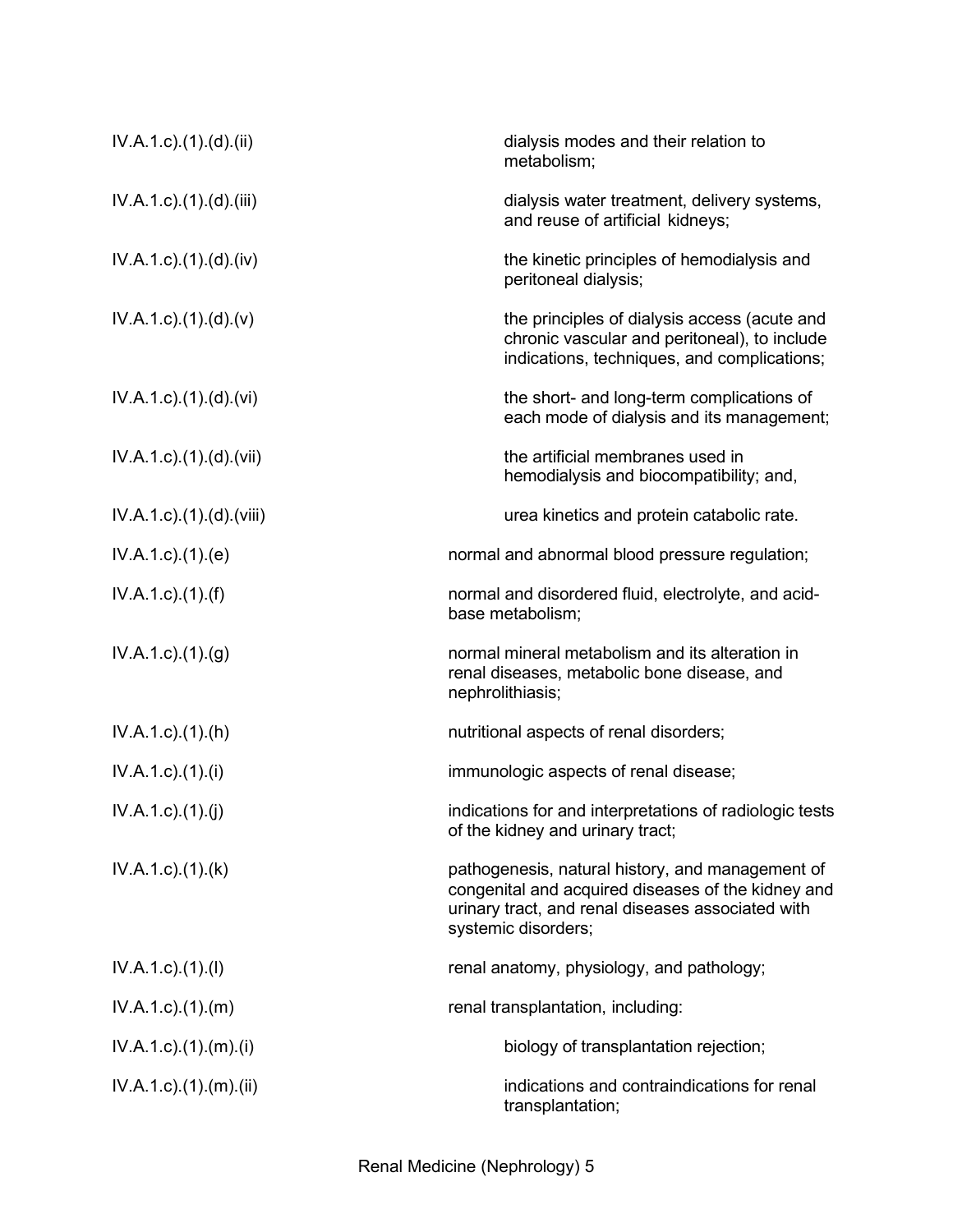| $IV.A.1.c$ . $(1).$ $(m).$ $(iii)$ | principles of transplant recipient evaluation<br>and selection;                                                                                                                                                                                        |
|------------------------------------|--------------------------------------------------------------------------------------------------------------------------------------------------------------------------------------------------------------------------------------------------------|
| $IV.A.1.c$ . $(1).$ $(m).$ $(iv)$  | principles of evaluation of transplant donors,<br>both living and cadaveric, to include<br>histocompatibility testing;                                                                                                                                 |
| $IV.A.1.c$ . $(1).$ $(m).$ $(v)$   | principles of organ harvesting, preservation,<br>and sharing;                                                                                                                                                                                          |
| $IV.A.1.c$ . $(1).$ $(m).$ $(vi)$  | psychosocial aspects of organ donation and<br>transplantation; and,                                                                                                                                                                                    |
| IV.A.1.c) (1) (m) (vii)            | the pathogenesis and management of acute<br>renal allograft dysfunction.                                                                                                                                                                               |
| $IV.A.1.c$ . $(1).$ $(n)$          | management of renal disorders in non-renal organ<br>transplantation;                                                                                                                                                                                   |
| $IV.A.1.c$ . $(1).$ $(o)$          | geriatric medicine, including:                                                                                                                                                                                                                         |
| $IV.A.1.c$ ). $(1).(o).(i)$        | physiology and pathology of the aging<br>kidney; and,                                                                                                                                                                                                  |
| $IV.A.1.c$ ). $(1).(o).(ii)$       | drug dosing and renal toxicity in elderly<br>patients.                                                                                                                                                                                                 |
| $IV.A.1.c$ . $(1).(p)$             | the principles and practice of hemodialysis and<br>peritoneal dialysis;                                                                                                                                                                                |
| $IV.A.1.c$ . $(1).(q)$             | the technology of hemodialysis and peritoneal<br>dialysis;                                                                                                                                                                                             |
| $IV.A.1.c$ ). $(1).$ (r)           | the pharmacology of commonly used medications<br>and their kinetic and dosage alteration with<br>hemodialysis and peritoneal dialysis; and,                                                                                                            |
| $IV.A.1.c$ . $(1).$ (s)            | the psychosocial and ethical issues of dialysis.                                                                                                                                                                                                       |
| IV.A.1.d)                          | Practice-based Learning and Improvement                                                                                                                                                                                                                |
| IV.A.1.d)(1)                       | Fellows must demonstrate the ability to investigate and<br>evaluate their care of patients, to appraise and assimilate<br>scientific evidence, and to continuously improve patient<br>care based on constant self-evaluation and lifelong<br>learning. |
| IV.A.1.e)                          | Interpersonal and Communication Skills                                                                                                                                                                                                                 |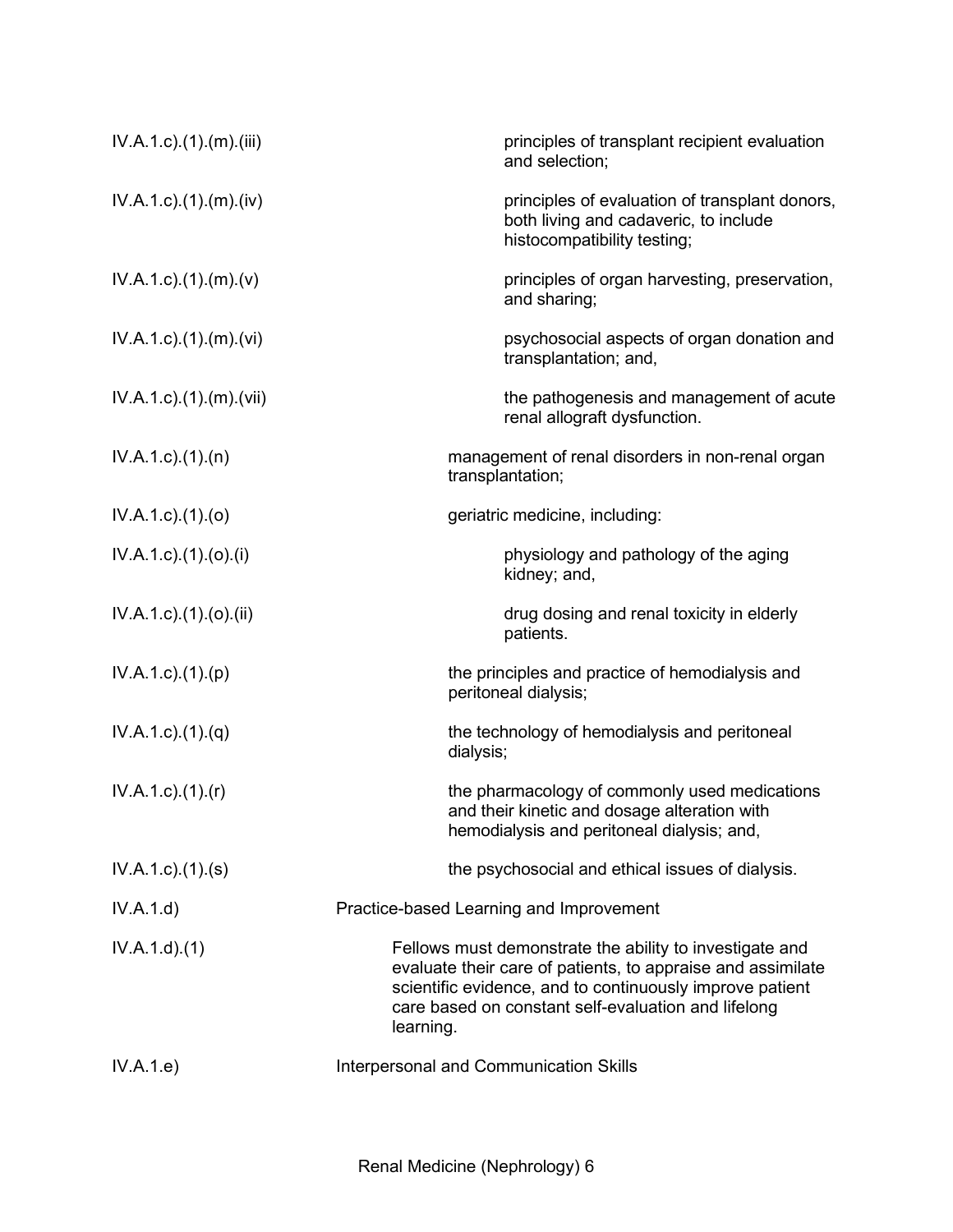| IV.A.1.e. (1) | Fellows must demonstrate interpersonal and<br>communication skills that result in the effective exchange<br>of information and collaboration with patients, their<br>families, and health professionals.                                                                   |
|---------------|----------------------------------------------------------------------------------------------------------------------------------------------------------------------------------------------------------------------------------------------------------------------------|
| IV.A.1.f)     | <b>Systems-based Practice</b>                                                                                                                                                                                                                                              |
| IV.A.1.f)(1)  | Fellows must demonstrate an awareness of and<br>responsiveness to the larger context and system of health<br>care, including the social determinates of health, as well as<br>the ability to call effectively on other resources in the<br>system to produce optimal care. |
| IV.B.         | <b>Regularly Scheduled Educational Activities</b>                                                                                                                                                                                                                          |
| IV.B.1.       | Fellows must have formal instruction in indications for and in interpretation<br>of reports related to:                                                                                                                                                                    |
| IV.B.1.a)     | balloon angioplasty of vascular access and other procedures<br>utilized in the maintenance of chronic vascular access patency;                                                                                                                                             |
| IV.B.1.b)     | management of peritoneal catheters;                                                                                                                                                                                                                                        |
| IV.B.1.c)     | radiology of vascular access;                                                                                                                                                                                                                                              |
| IV.B.1.d)     | renal imaging; and,                                                                                                                                                                                                                                                        |
| IV.B.1.e      | therapeutic plasmapheresis.                                                                                                                                                                                                                                                |
| IV.C.         | <b>Clinical Experiences</b>                                                                                                                                                                                                                                                |
| IV.C.1.       | At least 12 months of education must be devoted to clinical experience.                                                                                                                                                                                                    |
| IV.C.1.a)     | This must include at least four months of supervised involvement in<br>dialysis therapy, including:                                                                                                                                                                        |
| IV.C.1.a)(1)  | assessment of hemodialysis and peritoneal dialysis<br>efficiency;                                                                                                                                                                                                          |
| IV.C.1.a)(2)  | the complications of hemodialysis and peritoneal dialysis;                                                                                                                                                                                                                 |
| IV.C.1.a)(3)  | determining special nutritional requirements of patients<br>undergoing hemodialysis and peritoneal dialysis;                                                                                                                                                               |
| IV.C.1.a)(4)  | end-of-life care and pain management for patients<br>undergoing chronic hemodialysis and peritoneal dialysis;                                                                                                                                                              |
| IV.C.1.a)(5)  | evaluation of end-stage renal disease patients for<br>peritoneal dialysis and hemodialysis, and their instruction<br>regarding these treatment options;                                                                                                                    |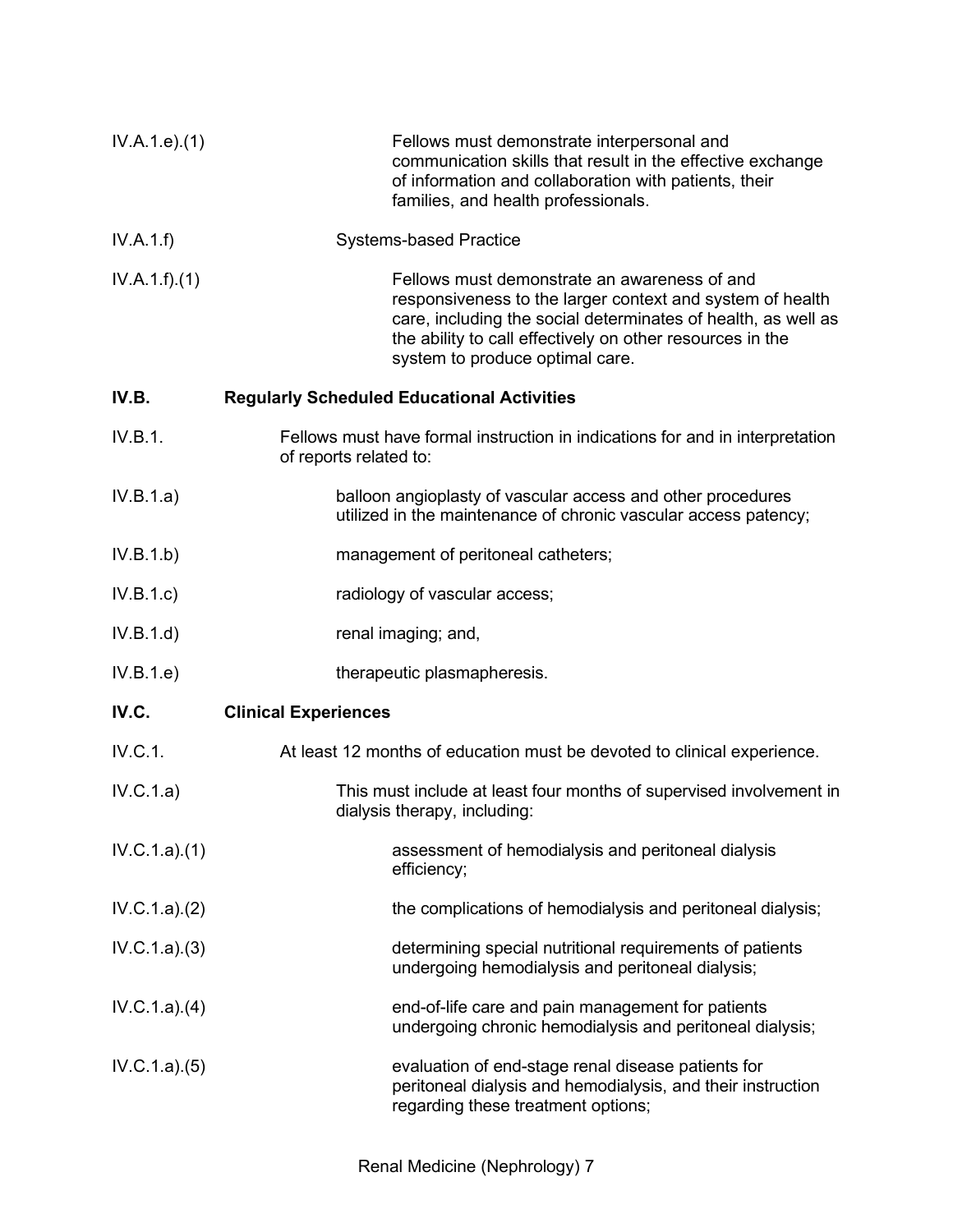| IV.C.1.a)(6)  | evaluation and management of medical complications in<br>patients during and between hemodialysis and peritoneal<br>dialyses;                                                           |
|---------------|-----------------------------------------------------------------------------------------------------------------------------------------------------------------------------------------|
| IV.C.1.a)(7)  | evaluation and selection of patients for acute hemodialysis<br>or continuous renal replacement therapies;                                                                               |
| IV.C.1.a)(8)  | long-term follow-up of patients undergoing chronic<br>hemodialysis and peritoneal dialysis;                                                                                             |
| IV.C.1.a)(9)  | modification of drug dosage during hemodialysis and<br>peritoneal dialysis; and,                                                                                                        |
| IV.C.1.a)(10) | writing a hemodialysis and peritoneal dialysis prescription<br>and how to assess dialysis adequacy.                                                                                     |
| IV.C.1.b)     | Fellows must have at least two months of clinical experience on an<br>active renal transplant service, including supervised involvement in<br>pre- and post-transplant care, including: |
| IV.C.1.b)(1)  | clinical and laboratory diagnosis of all forms of rejection;                                                                                                                            |
| IV.C.1.b)(2)  | evaluation and selection of transplant candidates;                                                                                                                                      |
| IV.C.1.b)(3)  | immediate post-operative management of transplant<br>recipients, including administration of immunosuppressants<br>to a minimum of 10 new renal transplant recipients;                  |
| IV.C.1.b)(4)  | management in the ambulatory setting for at least three<br>months of at least 20 patients per fellow;                                                                                   |
| IV.C.1.b)(5)  | medical management of rejection, including use of<br>immunosuppressive drugs and other agents;                                                                                          |
| IV.C.1.b)(6)  | pre-operative evaluation and preparation of transplant<br>recipients and donors;                                                                                                        |
| IV.C.1.b)(7)  | psychosocial and ethical issues of renal transplantation;<br>and,                                                                                                                       |
| IV.C.1.b)(8)  | recognition and medical management of the surgical and<br>non-surgical complications of transplantations.                                                                               |
| IV.C.1.c)     | Each fellow must see at least 10 new renal transplant patients<br>during the educational fellowship.                                                                                    |
| IV.C.1.d)     | Fellows' clinical experience must include management of patients<br>with renal disorders in the intensive care unit setting.                                                            |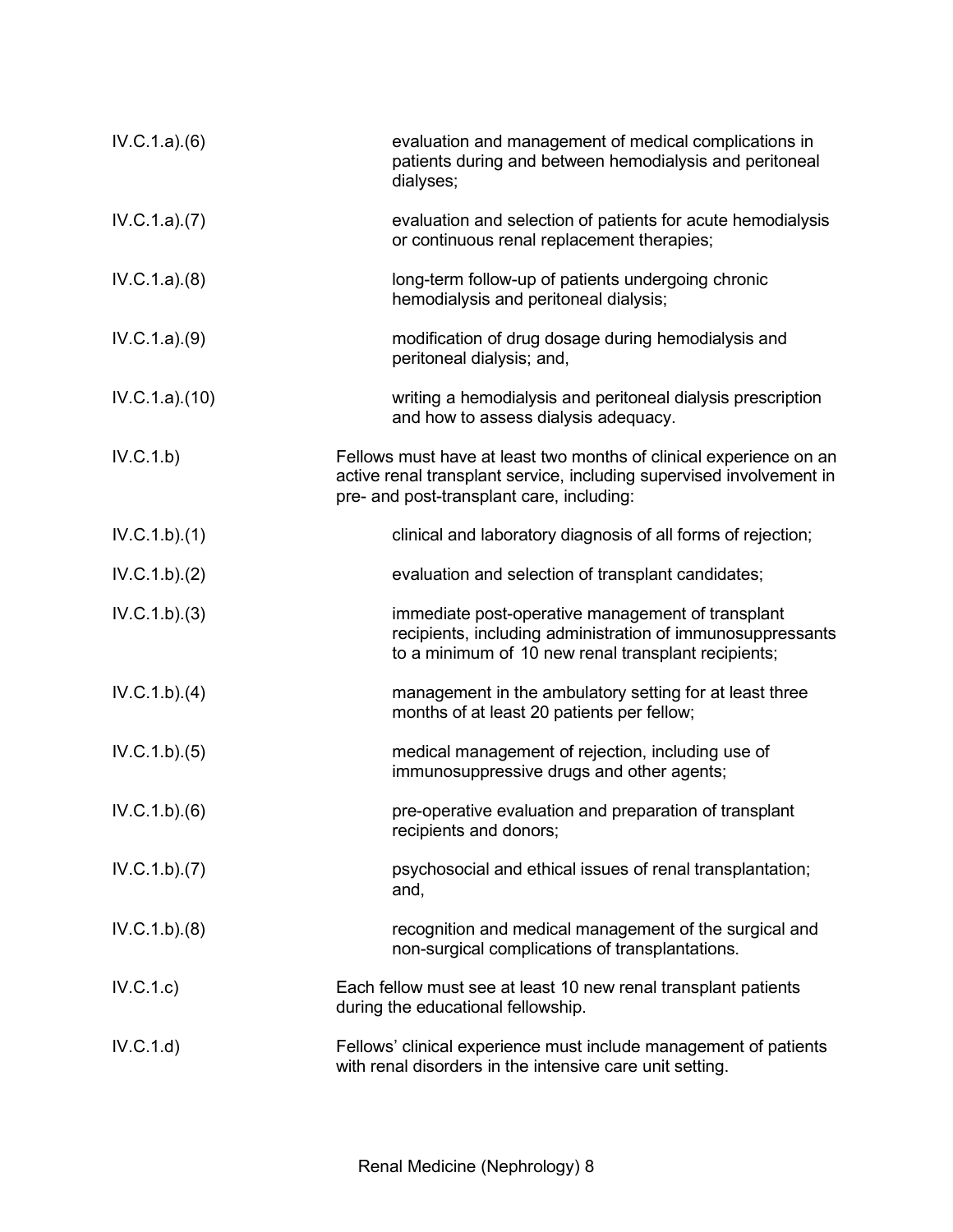| IV.C.1.e)          | Fellows must have experience in the role of a renal medicine<br>(nephrology) consultant in both the inpatient and outpatient<br>settings.                 |
|--------------------|-----------------------------------------------------------------------------------------------------------------------------------------------------------|
| IV.C.1.f)          | Fellows must participate in training using simulation.                                                                                                    |
| IV.C.1.g)          | Fellows should have a structured continuity ambulatory clinic<br>experience that exposes them to the breadth and depth of renal<br>medicine (nephrology). |
| IV.C.1.g. (1)      | This experience should include an appropriate distribution<br>of patients of each gender and a diversity of ages.                                         |
| IV.C.1.g. (2)      | This experience should average one half-day each week<br>throughout the education program.                                                                |
| IV.C.1.g. (3)      | Each fellow should, on average, be responsible for four to<br>eight patients during each half-day session.                                                |
| IV.C.1.g. (3). (a) | Each fellow should, on average, be responsible for<br>no more than eight to 12 patients during each half-<br>day ambulatory session.                      |
| IV.C.1.g. (4)      | The continuing patient care experience should not be<br>interrupted by more than one month, excluding a fellow's<br>vacation.                             |

## **IV.D. Scholarly Activity**

See International Foundational Requirements, Section IV.D.

## **V. Evaluation**

See International Foundational Requirements, Section V.

## **VI. The Learning and Working Environment**

**VI.A. Principles**

See International Foundational Requirements, Section VI.A.

## **VI.B. Patient Safety**

See International Foundational Requirements, Section VI.B.

## **VI.C. Quality Improvement**

See International Foundational Requirements, Section VI.C.